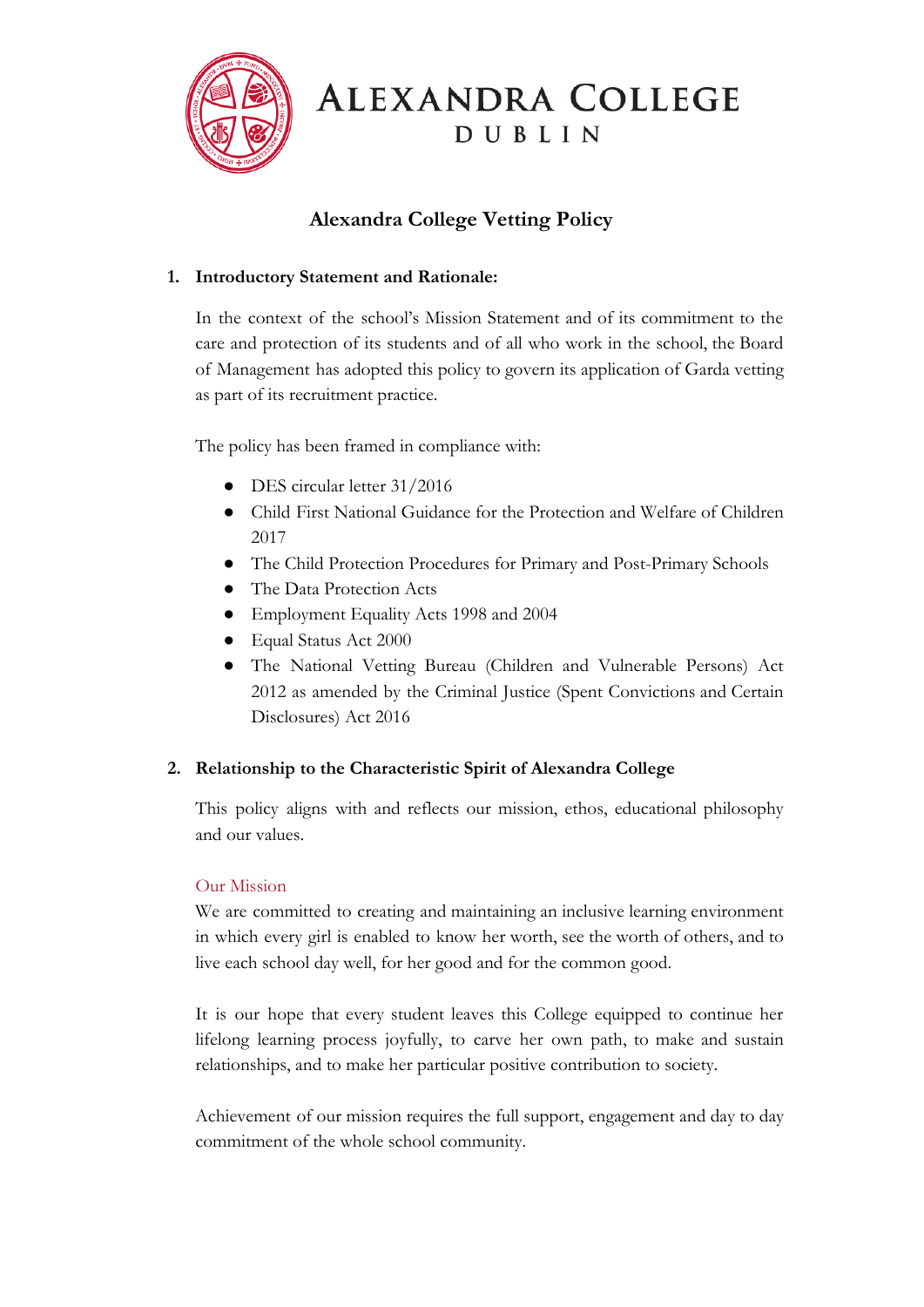## Our Educational Philosophy

We believe that:

- learning is questioning, exploring, understanding and sharing
- learning is a challenging and enjoyable lifelong process
- teaching should stimulate, encourage and excite the students
- students benefit from a safe environment in which they can stretch, experiment and discover their potential

We reflect consistently on how we educate and learn so that we facilitate and inspire engaged learners and citizens.

## Our Values

Our core values are a daily commitment to a way of being in the world. Together, they provide a framework to help us to think clearly, behave positively, reach sound decisions, be well, and contribute to the development and wellness of others. We are committed to:

- Independent Thinking
- Respect
- Responsibility
- Diversity

## **3. Purpose of the Policy**

The purpose of this policy is to:

- 1. guide and involve the whole school community and promote partnership
- 2. ensure that the school is a safe and secure environment.
- 3. ensure that vetting of school personnel is carried out to the highest standards of good practice, in compliance with all legal and ethical obligations and in an open, transparent and just manner.
- 4. ensure that all applicants for vetting are assured that the highest standards of confidentiality are observed.

## **4. The Policy**

- a. The Principal will be designated as the contact person and will be responsible for the implementation of this policy and the liaison person with the JMB.
- b. The Principal will conduct the process on behalf of the school in conjunction with the Teaching Council, the Joint Managerial Body (JMB) and with the National Vetting Bureau.
- c. Alexandra College made applications for statutory vetting for all those who were employed, contracted, permitted or placed by the school to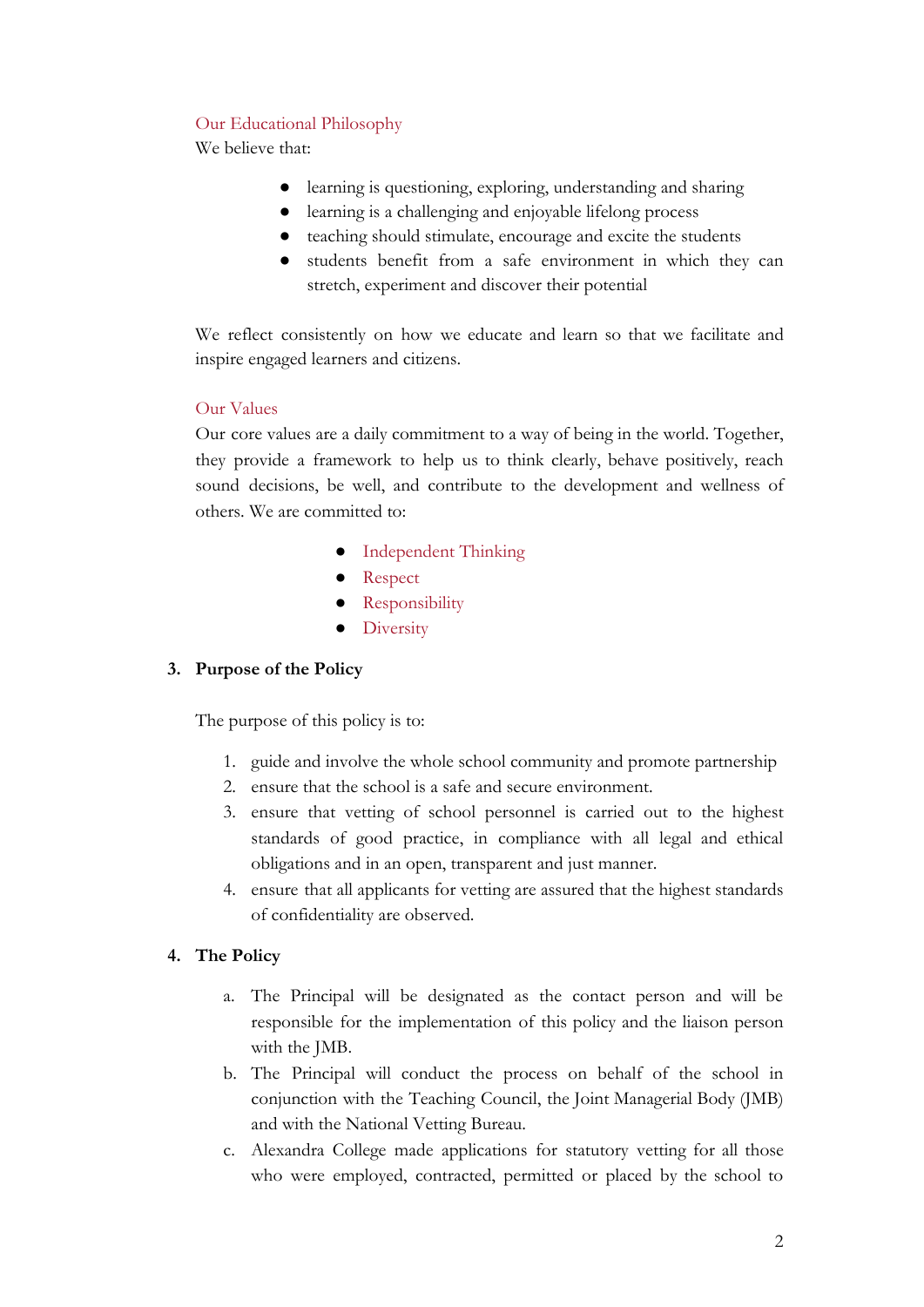undertake relevant work or activities with children prior to 29 April 2016, and who had never previously been vetted.

## **5. Recruitment**

- a. Alexandra College will obtain a vetting disclosure from the Bureau prior to the employment, contract, permission or placement of a person to undertake relevant work or activities with children. This applies in respect of all types of appointment of any duration including full time, part time and substitute positions.
- b. The school is not required to obtain a vetting disclosure before commencing an employment, contract or placement:
	- i. in the case of recurring substitute or recurring casual employment where –
		- the person was previously employed as a substitute or casual employee by Alexandra College prior to 29 April 2016;
		- a substitute teacher who is on the school's list of substitute teachers and the school has previously received a copy of the Teaching Council vetting letter in respect of that person prior to 29 April 2016;
		- the person's initial employment with the school as a substitute or casual employee occurred after 29 April 2016 and a vetting disclosure from the Bureau was received by the school authority in respect of that initial substitute or casual employment.
	- ii. in the case of the employment of, or entering into a contract for services with, a person on behalf of the State Examinations Commission (SEC), for the purposes of the performance by the person on a temporary basis of any functions in respect of the conduct and delivery of the State examinations.
	- iii. in the case of unpaid volunteers who assist the school on an occasional basis provided such assistance does not involve the coaching, mentoring, counselling, teaching or training of children or
	- iv. in the case of casual or part-time, recurring but non-continuous relevant work or activities where the initial contract, permission or placement was entered into prior to 29 April 2016 or where the initial contract, permission or placement occurred after 29 April 2016 and the school authority received a vetting disclosure from the Bureau in respect of that initial contract, permission or placement with the school authority.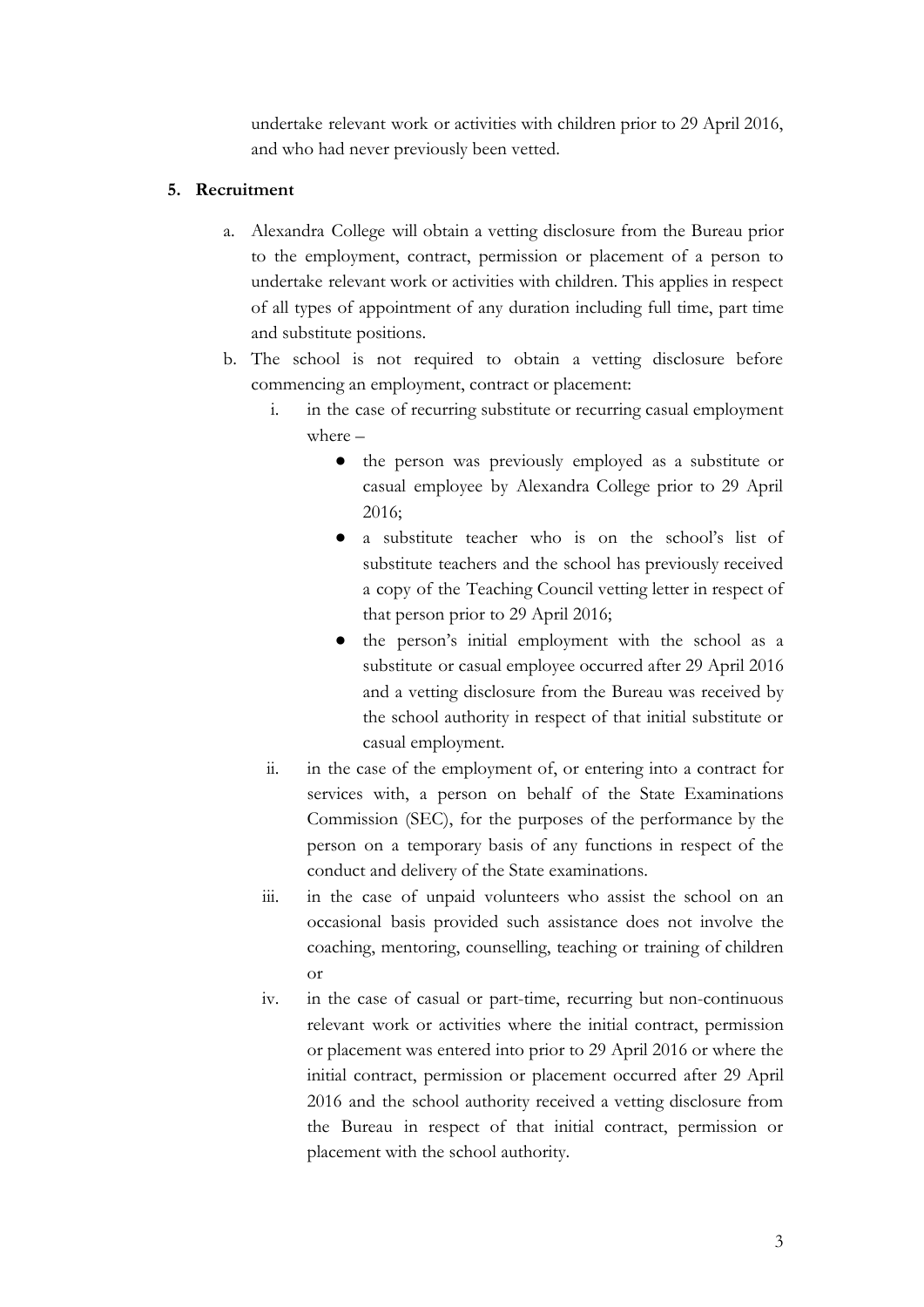- c. Alexandra College acknowledges the wider duty of care considerations that the school must take into account as part of the recruitment process for employees.
- d. Thorough recruitment procedures including the checking of references and any gaps in career history, will be followed and are seen as an essential element of child protection practice. Vetting does not take the place of recruitment procedures but is to be used as part of those procedures.
- e. Where an appointment must be made before the outcome of vetting is available, the letter of appointment will specify that it is 'subject to satisfactory Garda vetting'.
- f. A number of questions concerning child protection will be asked of job applicants.
- g. The school will give job applicants details of its recruitment policies and procedures, with particular reference to its recruitment practice with regard to child protection and will alert applicants to the child protection-related questions which they will be asked to answer in writing (See Appendix A).

## **6. Procedures for all categories**

- a. Prospective employees must confirm in writing that their appointment is subject to the satisfactory outcome of vetting.
- b. At the completion of the selection process, when the preferred candidate has been selected, the candidate must complete a Garda Vetting Application Form.
- c. Failure to complete the Garda Vetting Application Form will disqualify the candidate and no offer of employment will be made to him or her.
- d. The provision of inaccurate information on the Garda Vetting Application Form, such as an inaccurate date of birth or address, may disqualify.
- e. Failure to disclose a conviction will disqualify.
- f. A Statutory Declaration and a Form of Undertaking must be signed by all those appointed to teaching and non-teaching posts of any duration.
- g. Where a person changes employment from one school to another the Statutory Declaration is valid if made in the same or previous calendar year.
- h. A statement confirming that he/she has read and understood the school's Child Protection Statement must be signed by the candidate.

## **7. Teaching Personnel**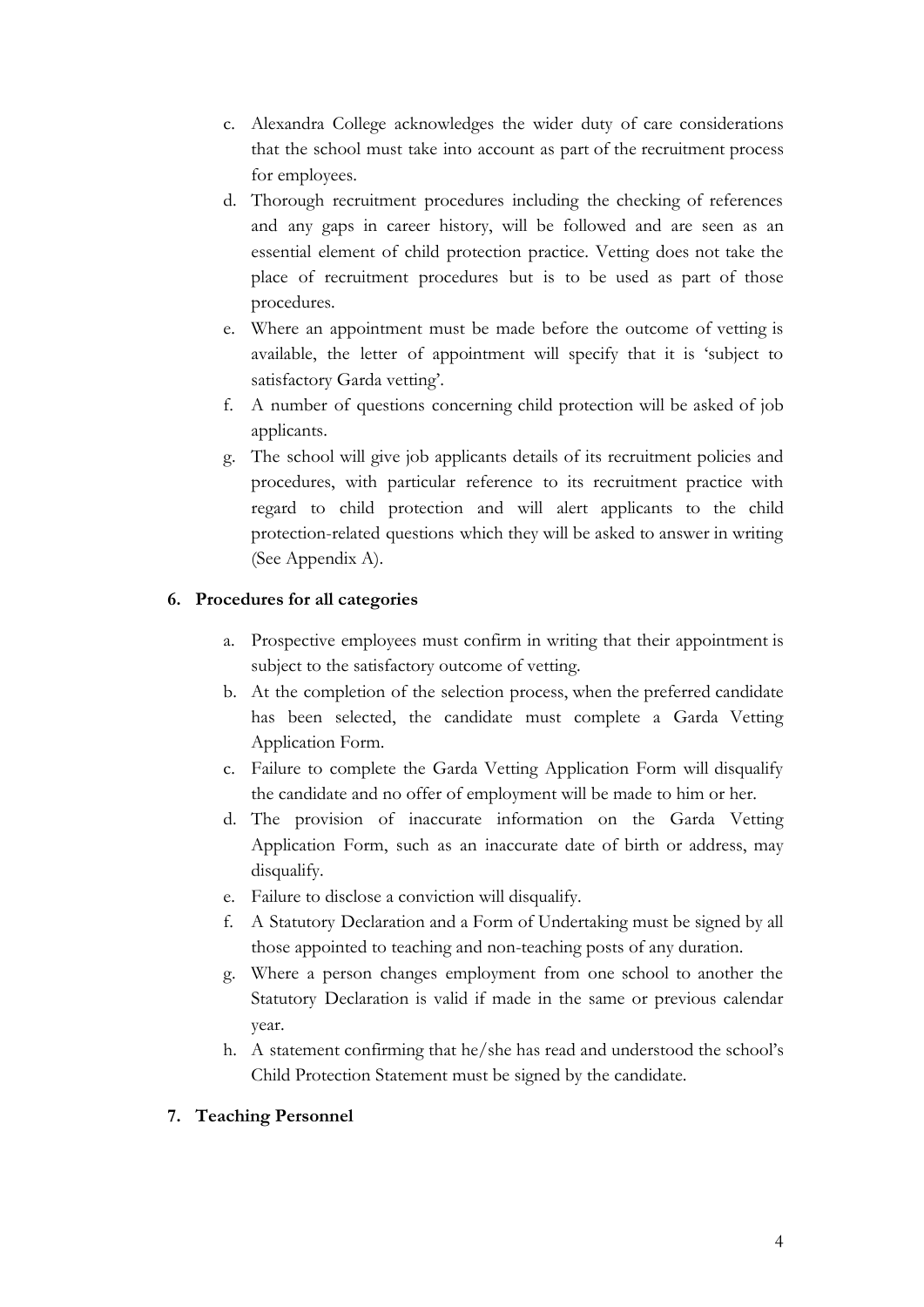- a. Persons being appointed must be vetted prior to appointment to any teaching position, regardless of the duration of the appointment, unless they have been vetted during the same or previous calendar year.
- b. Teachers returning to school after a leave of absence of 2 or more years must be vetted.
- c. Where the teacher to be appointed is a registered teacher or has applied to be registered, vetting is carried out through the Teaching Council which issues a vetting letter to the applicant teacher. The teacher must let the Board of Management access the vetting disclosure and the school will:
	- i. Download the vetting disclosure
	- ii. Retain a copy for its records.
- d. It does not follow that vetting deemed satisfactory for teaching council purposes will, in all cases, be satisfactory for employment purposes. Only the Board's vetting policy will determine this.
- e. The Teaching Council's determination as to whether a particular vetting outcome is satisfactory for its purposes is made within the statutory framework within which the Teaching Council works. It is possible that an outcome which meets the Teaching Council's requirements might not be acceptable to the school's Board of Management for employment purposes.

#### **8. Unqualified Persons Serving as Teachers:**

- a. Unqualified teachers will only be employed as an interim measure where it is not possible to employ a suitably qualified teacher. Such persons must be vetted through JMB prior to commencing employment.
- b. A JMB Vetting Application Form should be completed, signed and dated by the applicant, counter-signed by the Principal and submitted to the JMB authorised signatory. The letter of appointment must specify 'subject to satisfactory Garda vetting.' The JMB will send the outcome of Garda vetting to the Principal, together with any disclosure documents.
- c. The school authority will retain a copy of this Garda vetting outcome for its records and provide the prospective employee with the original.

#### **9. Non-Teaching Personnel**

Vetting for all non-teaching personnel is carried out through JMB as above.

#### **10. Other Appointees (volunteers, coaches, etc)**

a. The Principal will meet with and interview all volunteers, coaches, trainers, etc. who may be involved in the delivery of programmes in the school from time to time.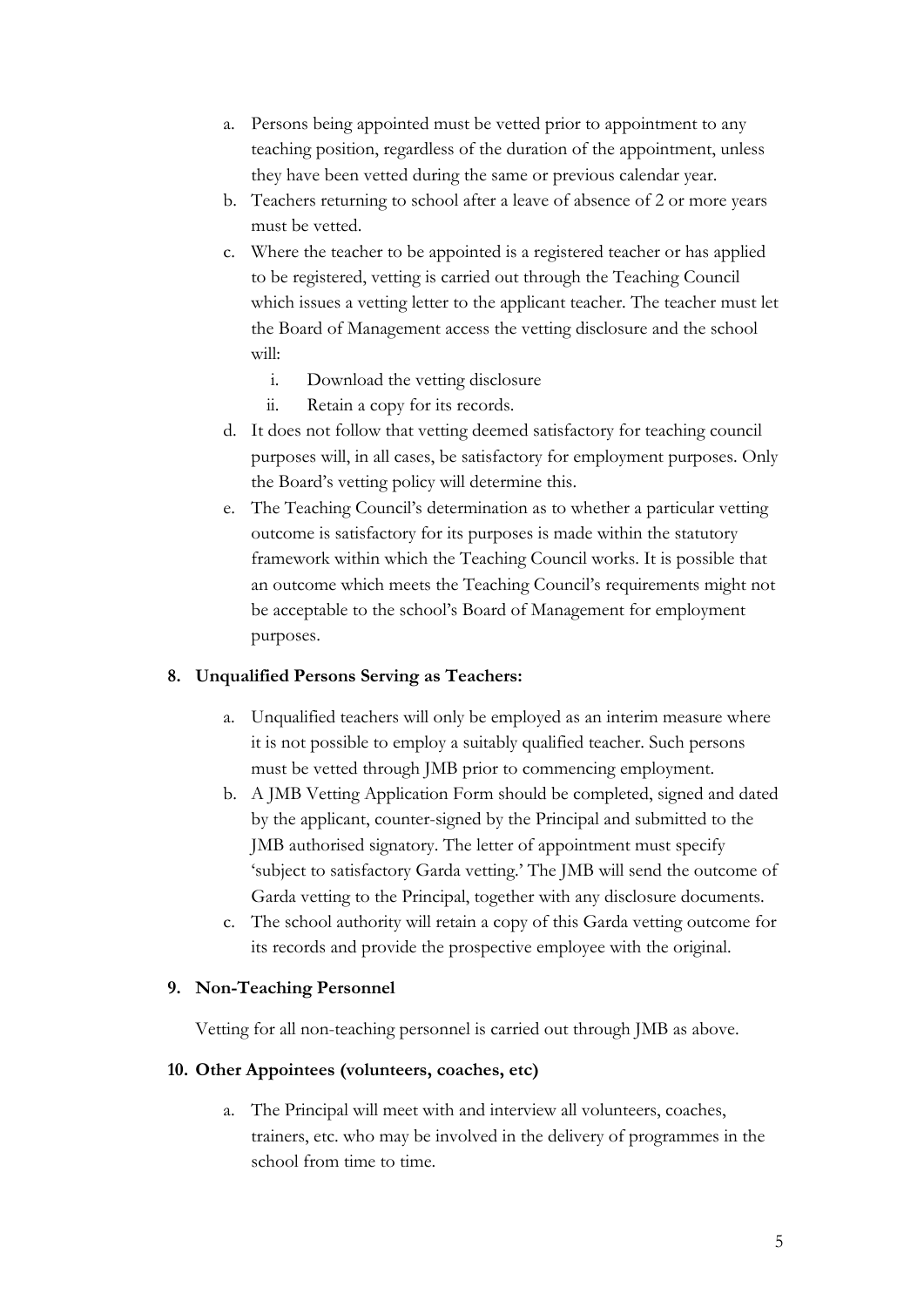- b. Vetting must take place unless the person has been vetted in the current or preceding year.
- c. Notwithstanding the above, the Board is entitled to have persons in this category vetted through the JMB prior to their engagement by the school.
- d. The Board may accept a letter from a sporting organisation confirming that the applicant has been vetted. In such cases, the school authority must view and record that it has viewed the vetting disclosure. If the school authority has any queries it must contact the headquarters of the relevant sporting or voluntary organisation.
- e. The school should check proof of identity. Where such documentation is not available or where the Board decides that the nonemployee should be vetted, they will be vetted through the JMB as above.

## **11. Student Teachers**

Student teachers must be vetted. Such vetting is arranged through the relevant university or training college which will provide the student teacher with the original vetting disclosure outlining the outcome of vetting. The Principal will obtain this vetting disclosure, record the fact that she has had sight of the original and retain a copy. If this has not been done, vetting will be arranged through the JMB.

#### **12. Students and Work Experience**

- a. Where a student is participating in work experience which requires that the student be vetted, a completed JMB Vetting Application form should be submitted to the JMB.
- b. Persons not yet 16 years old cannot be vetted.
- c. Where the student is 16 or 17 years old on the date on which the vetting application form is signed and dated, the application must be accompanied by the Parent/Guardian Consent Form available on the JMB website.
- d. Garda vetting may be conducted in respect of students over 18 years of age on his/her written authorisation where required for an individual participating in work experience.

## **13. The School's Duty of Care to Students going on Work Experience**

- a. Students going on work experience should be well prepared by the school to cope with potentially difficult situations.
- b. The safety of students should be discussed with employers before placements begin.

## **14. Confidentiality**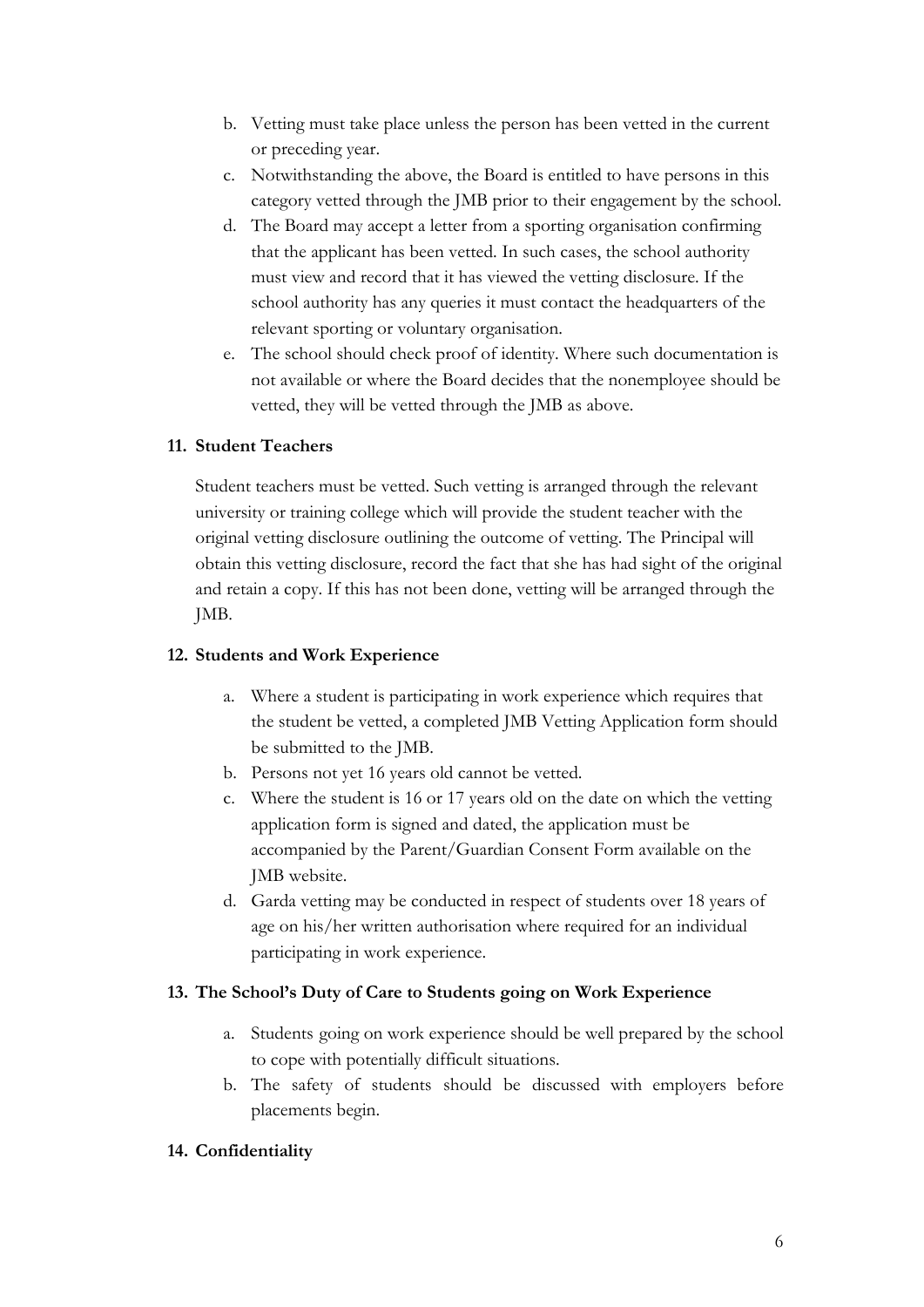Confidentiality is absolutely essential in the processing of vetting applications. The school will manage all data in accordance with the Data Protection Acts.

#### **15. Disclosures**

- a. The attached schedule sets out those offences or categories of offences which will disqualify candidates. It also sets out other offences or categories of offences which may disqualify.
- b. Disclosure from the Vetting Bureau may also include "specified information". "Specified information" or "soft information" in relation to a person who is the subject of an application for a vetting disclosure means information other than criminal convictions held by An Garda Síochána that leads to a bona-fide belief that a person poses a threat to children.
- c. In deciding whether a particular conviction or soft information renders a candidate unsuitable for appointment, the school will have regard to:
	- i. the nature of the offence and its possible relevance to the post;
	- ii. the age of the offence (offences many years in the past may be less relevant than more recent offences);
	- iii. offences which are not sexual or violent in nature or drug related offences of a minor nature committed before the age of 18 will be judged in the light of the age of the applicant at the time of the offence;
	- iv. the frequency of the offence (a series of offences will give more cause for concern than an isolated minor conviction);
- d. If the vetting process discloses pending prosecutions or unsuccessful prosecutions, such prosecutions will be assessed in the light of the nature, age and frequency of the alleged offence(s) and of the age of the candidate at the time of the alleged offences.
- e. The Principal will meet the applicant in person and in privacy. The applicant will be informed of the nature of the disclosure and will be given an opportunity to respond to it.
- f. The Principal is authorised by the Board of Management to determine if the outcome of the vetting of a candidate has been satisfactory or not, the determination being made in accordance with this policy. Should the Principal deem it necessary, she may consult the Chairperson of the Board of Management before reaching a decision.
- g. The only circumstance in which a disclosure of convictions or prosecutions would be made known to the Board of Management would be where the applicant consents that the Board be consulted.
- h. A copy of the vetting disclosure document will be given to the applicant.
- i. The Rules of Data Protection will be strictly observed by the school.
	- i. Gather and process information fairly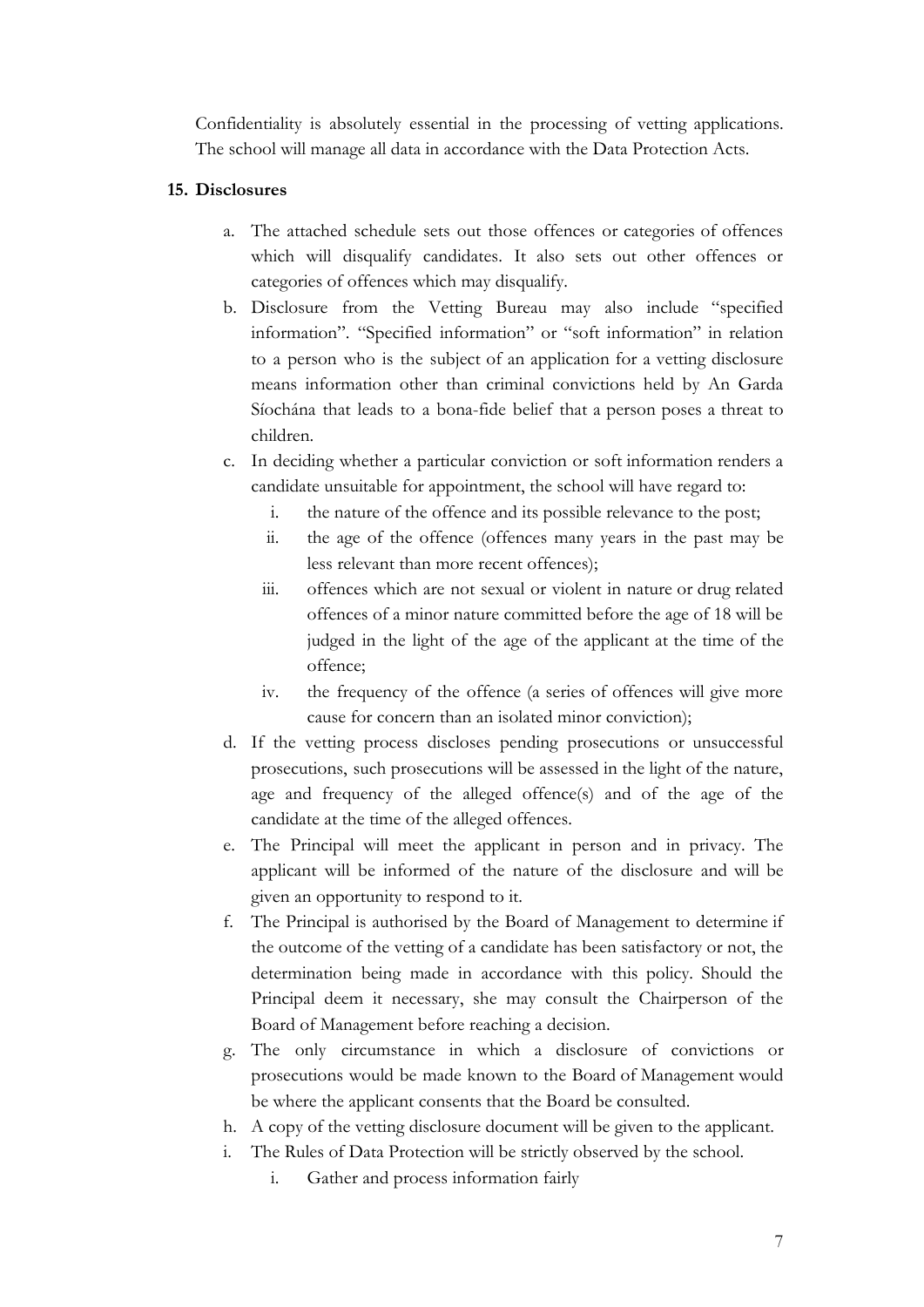- ii. Keep it only for one or more specified, explicit and lawful purposes
- iii. Use and disclose it only in ways compatible with these purposes
- iv. Keep data safe and secure
- v. Keep data accurate and up-to-date
- vi. Ensure that it is adequate, relevant and not excessive
- vii. Retain it no longer than is necessary for the purpose or purposes
- viii. Give a copy to the individual, on request

#### **16. Implementation**

This policy will be effective from the date of adoption by the Board of Management. The school's Vetting Policy will be made available to candidates for employment, paid or unpaid. It will be included on the school's Job Application Form(s), such that the candidate's signature on that form confirms that he/she is aware of the school's policy on vetting and accepts the school's policy that satisfactory vetting is an essential requirement for appointment to a post in the school. By signing the garda vetting application form, the job applicant authorises the Principal to receive disclosure of the outcome of garda vetting and to have regard to it in determining if the candidate may be appointed to the post.

#### **17. Policy Review**

This policy will be reviewed as necessary and particularly to comply with any relevant legislative changes.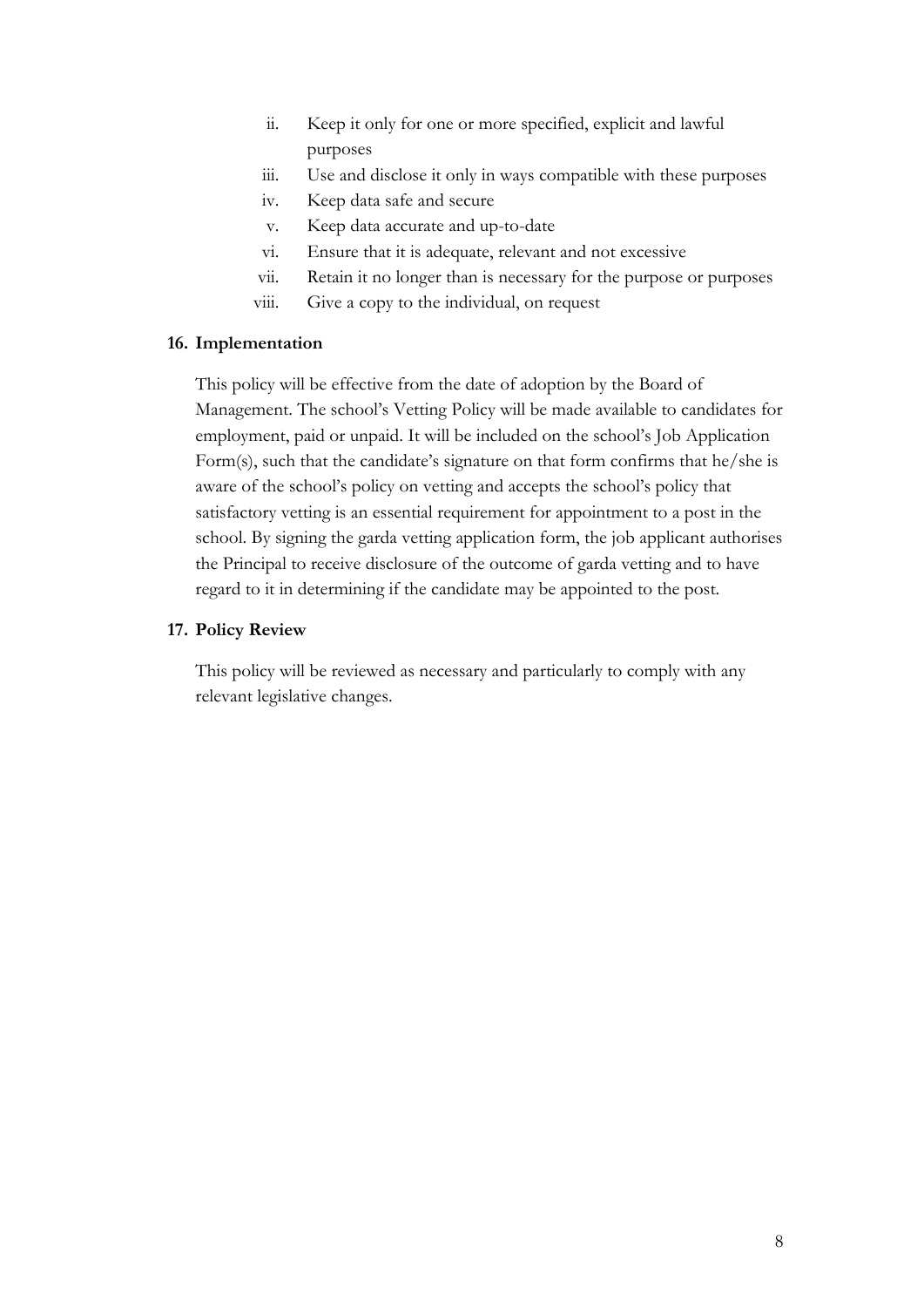## **Schedule 1**

The following schedule sets out those offences or categories of offence which will disqualify candidates. It also sets out other offences or categories of offence which may disqualify.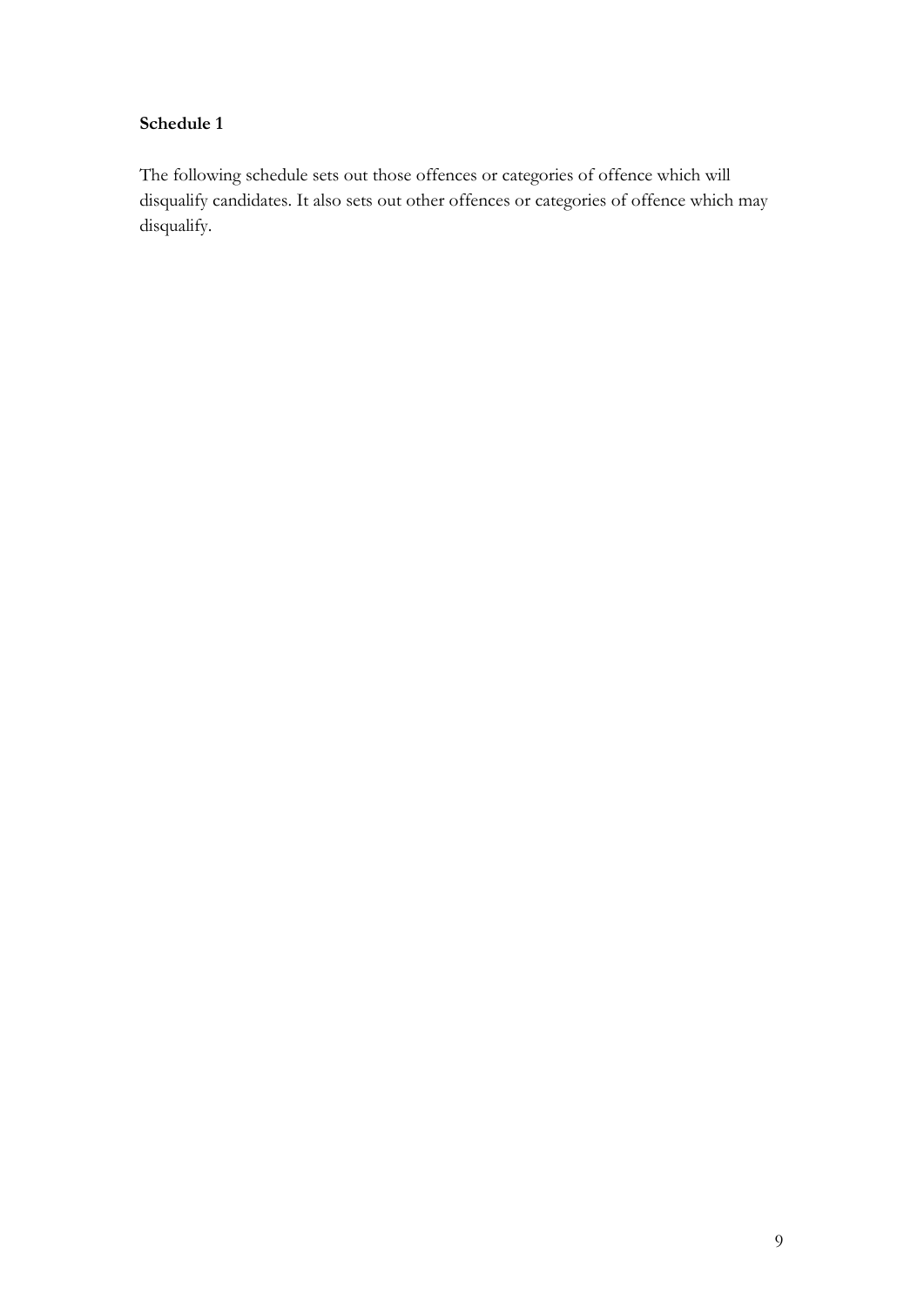#### APPENDIX A – **Information Leaflet to be sent with application form:**

Alexandra College thanks you for your interest in applying for the position of ……………. in the school. I enclose a standard application form which I would ask you to complete and return to the school before the stated closing date for applications. This school owes a duty of care to its pupils. The school has a duty to satisfy itself that no person employed by the school poses a threat to pupils or staff. The school must therefore make certain enquiries of all applicants for employment in the school, and these enquiries will include both:

(a) Questions to each applicant at interview, if you are invited to interview (see below) and

(b) Enquiries with previous employer(s), and the Vetting Bureau.

The questions which you will be asked at interview and also invited to answer in writing may include the following:

- Where have you been residing during the previous five years?
- Were you ever the subject of an inquiry by Tusla/the HSE concerning a child welfare matter?
- Were you ever the subject of a garda criminal investigation arising from a complaint of child abuse?
- Were you the subject of any allegation of criminal conduct or wrongdoing towards a minor?
- Are you aware of any material circumstance in respect of your own conduct which touched/touches on the welfare of a minor?

Please note that it is a fundamental term of your employment that you make appropriate full disclosure in respect of the questions outlined above, and a fundamental term will be included in any future contract of employment to this effect.

You should also note that if the school is satisfied, in the future, that you have made incomplete or inaccurate disclosure, you may face disciplinary action, up to and including dismissal.

The school undertakes that all responses furnished by you in respect of the above questions will be treated as confidential, subject to any reporting obligations which may be imposed on the school, pursuant to "Children First" published by the Department of Health, the Child Protection Procedures for Primary and Post-Primary Schools published by the Department of Education and Skills or pursuant to any legal obligation imposed on the school to facilitate the effective investigation of crime.